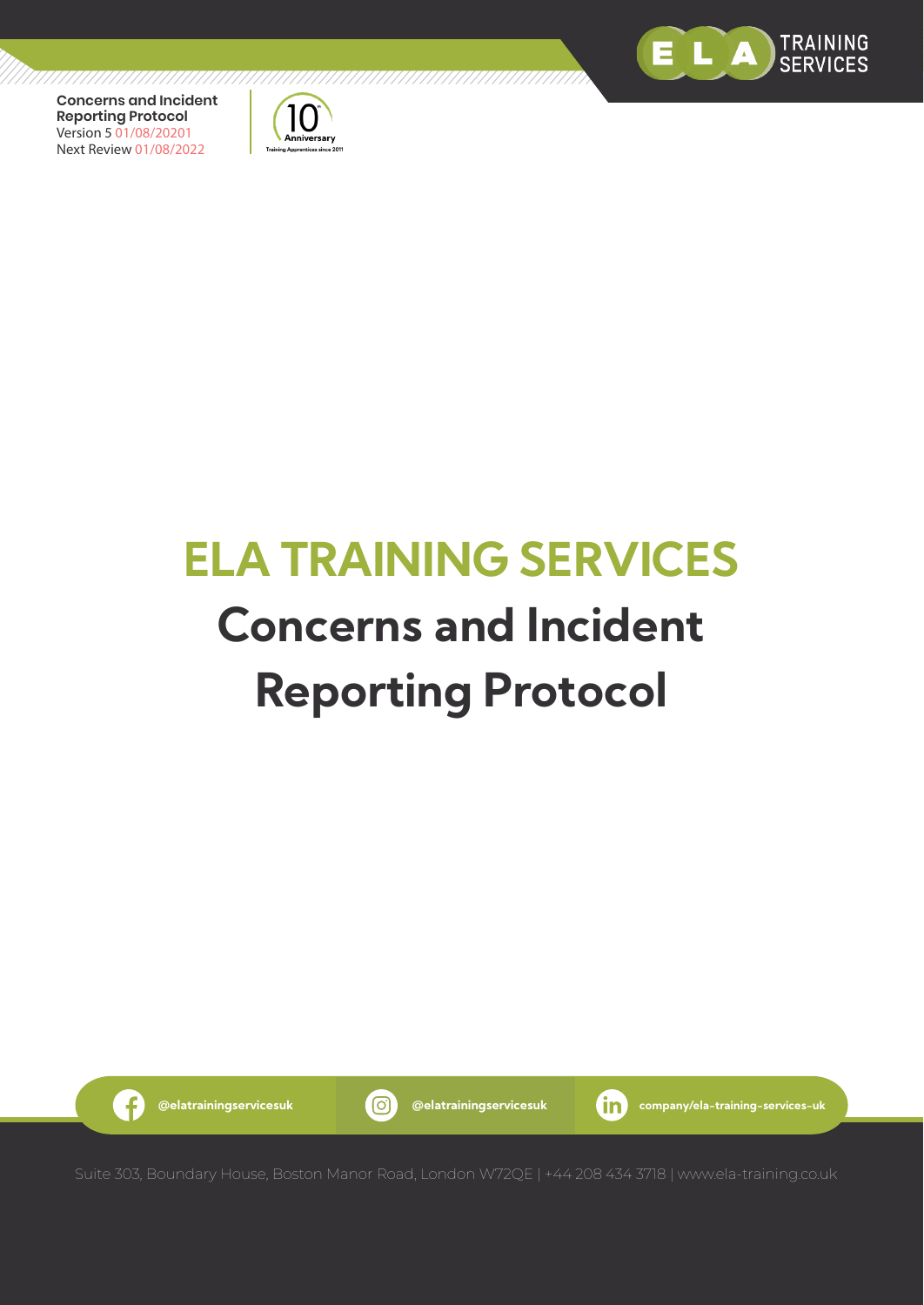



# **Meet ELA's Wellbeing Team**

Your Trainer, Assessor or Portfolio Coach

Each member of ELA's learning delivery and support team is trained and duty-bound to report all disclosures within 1 hour of receiving them. If you do not feel safe or are worried about yourself, someone else or something, you must speak to someone that you trust. Our team are here to help. Please contact your trainer, assessor, portfolio coach, any one of the people below or simply email safe@ela-training.co.uk with your concern.



ali@ela-training.co.uk 07832 328587

Designated Safeguarding Lead (DSL) and has responsibility for implementing the ELA Training Services Safeguarding Policy and for reporting any allegations of abuse and concerns that occur to the relevant authorities. The role of Designated Safeguarding Lead currently includes the responsibilities of Prevent Lead and Data Protection Lead. Ali holds a Level 3 Certificate in Safeguarding and Level 2 in Mental Health First Aid.



sandra@ela-training.co.uk 07483 318425

Designated Deputy Safeguarding Lead (DDSL) responsible for recording and reporting any allegations of abuse and concerns that occur to the relevant authorities (deputizing in the absence of the DSL) **Sandra Chatwood Liz Finlayson**



liz@ela-training.co.uk 07432608677

Æ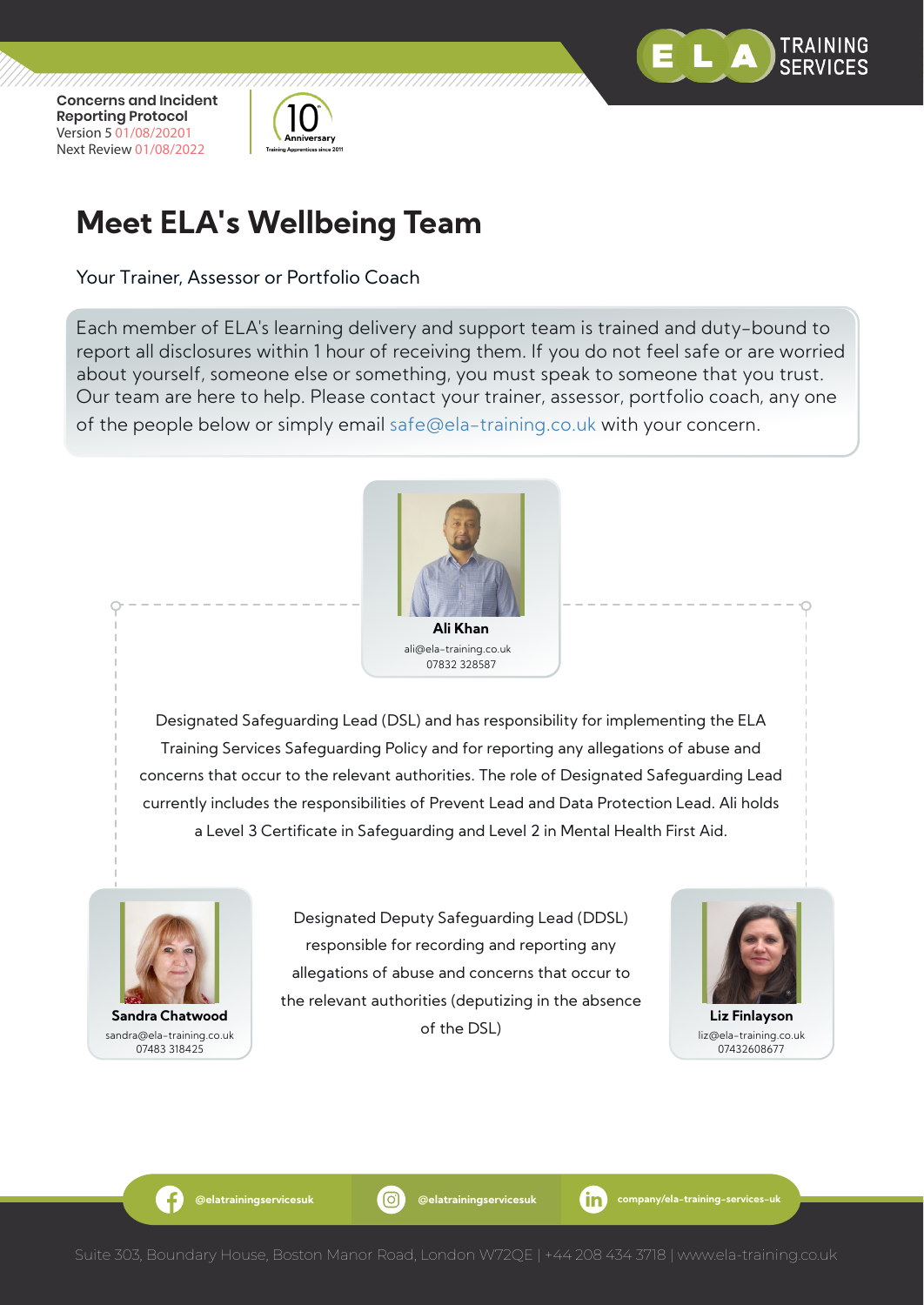



## **ELA Record of Concern Form (November 2021)**



## https://forms.gle/sgqCGowBtEjWaxmc7

### **Key Elements**

Æ

- This document sets out the responsibilities and expectations for all employees of ELA Training Services in relation to and promoting the health, safety, wellbeing, ethical and professional conduct and safeguarding of all stakeholders of ELA Training Services.

- Implementation is monitored by the Managing Director and supported by the board of Directors.

#### **Agreed by: Ali Khan, Managing Director, ELA Training Services**

#### **ELA Training Services' Records of Concern Reporting Protocol:**

• Disclosures and Records of Concern Reporting Protocol. This protocol is used in conjunction with the "5 Steps to Handling Disclosures and Records of Concern V 4.0 10/08/2021" poster that is included in your pack. Contact your line manager immediately if you do not have access to this. Do not engage in any ELA Training Services work until you are confident in this procedure.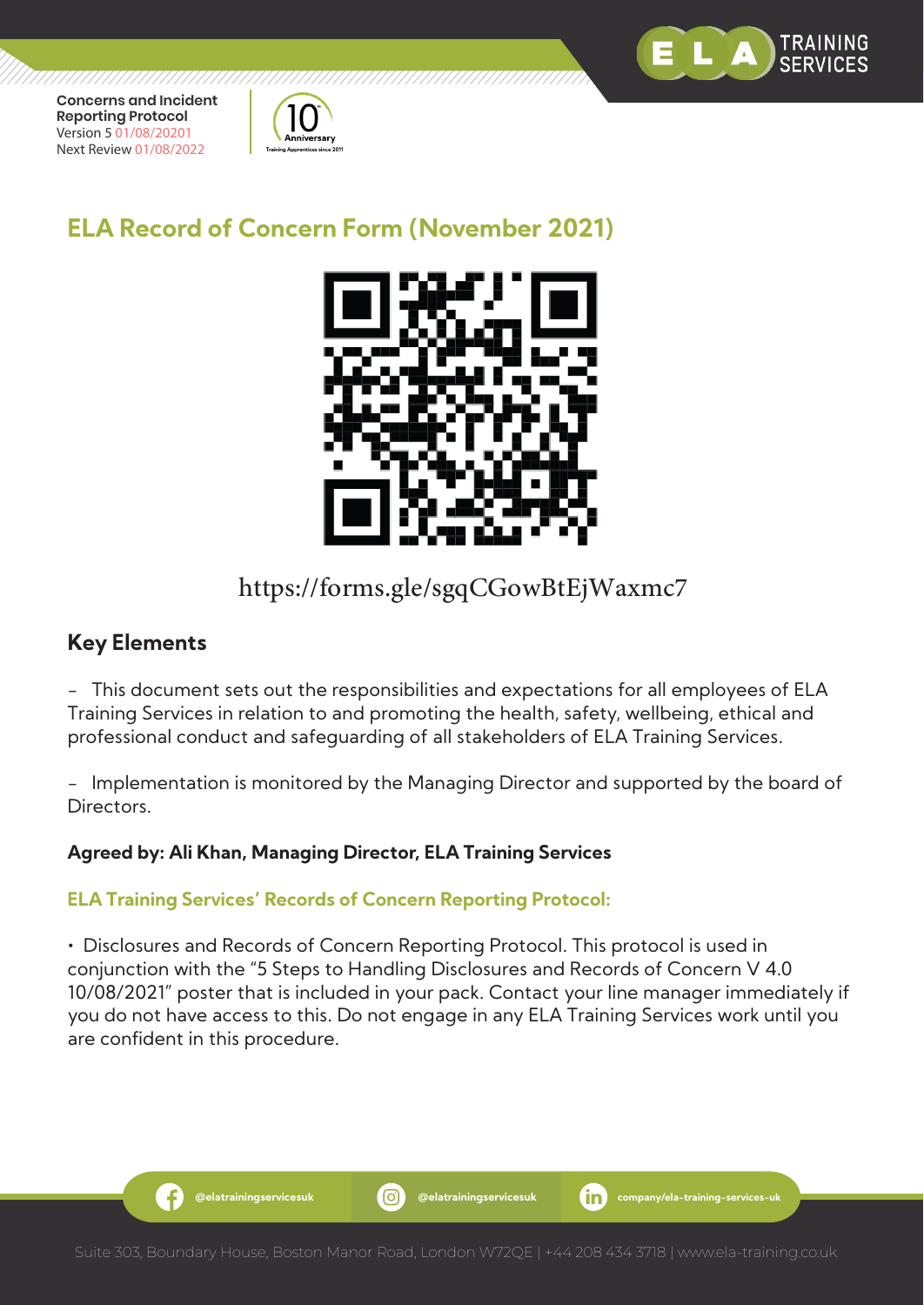



• Within 1 hour or immediately (if possible) of any Disclosure and/or Concern, email a short message about the Disclosure and/or Concern to safe@ela-training.co.uk. An investigating officer should respond within an hour. If not, contact Ali Khan, the Director of ELA Training Services on +44 (0) 7832328587, or contact one of the Deputy Designated Safeguarding Leads Sandra Chatwood on +44 (0) 7483318425 or Liz Finlayson on +44 (0) 7432608677.

• Within 24 hours of any Disclosure and/or Concern, those involved must complete the correct form (https://forms.gle/sgqCGowBtEjWaxmc7). An investigating officer should respond within 24 hours. If not, contact Ali Khan, the Designated Safeguarding Lead at +44 (0) 7832328587, or contact one of the Deputy Designated Safeguarding Leads Sandra Chatwood on +44 (0) 7483318425 or Liz Finlayson on +44 (0) 7432608677.

• Be clear as to the persons involved. These reports must be understood by neutral external stakeholders. Therefore, you should list the full names of persons and their role at the beginning of the incident report and assign initials to them. For example, Fred Bloggs, staff (FBl), John Smith, pupil (JSm) etc. You can then use their initials in the body of the incident report. Initials allow us to impart a degree of confidentiality.

• Save a copy of the report securely for your professional records.

**If any form of Restraint or Physical Intervention is used during the accident, incident or near miss then staff must clearly state the manner and duration of the restraint and the training/rationale that they had to apply the restraint.**

#### **NOTES:**

• Do not use emotive language eg: "stormed out of a room". It is more professional and unprejudiced to say "left the room running and slammed the door after them"

- Do not use any opinion stick to the facts of the event.
- If any First Aid is administered, details of this must be included in the form.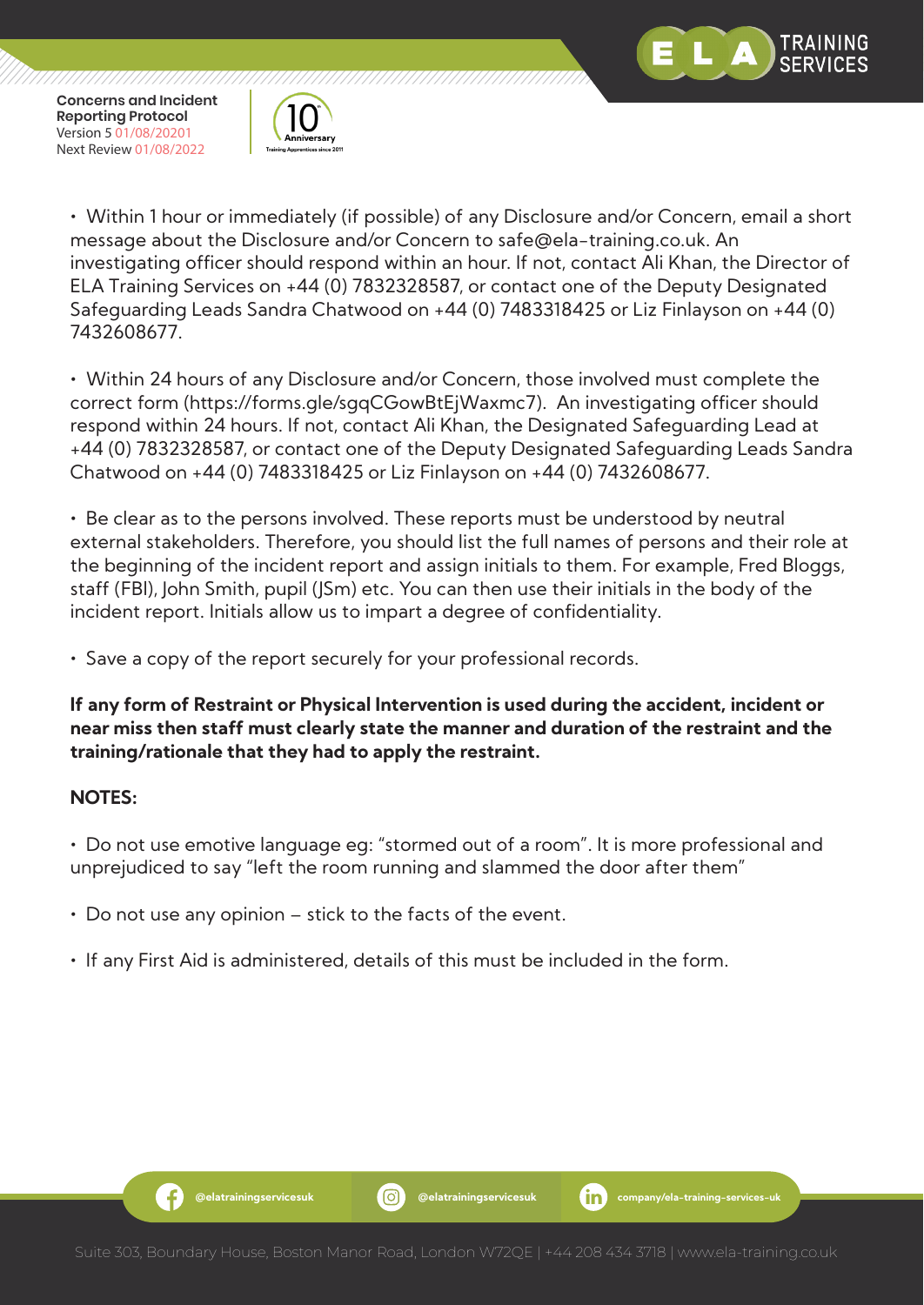



#### **Follow our Safeguarding Policy Guidelines (What to do if a person makes a disclosure)**

• ELA Training Services is committed to ensuring that it meets its responsibilities by treating any allegation seriously and sensitively. Records of Concern and Incident Reports must be used as detailed in their protocols.

- Follow the Safeguarding 5 Step Flowchart to support your response.
- Stay calm.
- Listen to what the young person/vulnerable adult is actually saying.
- Reassure them that they have done the right thing by telling you.

• Do not promise the young person/vulnerable adult that this can be kept secret, as subsequent disclosure could then lead to the young person/vulnerable adult feeling betrayed. Explain that you are obliged to inform other people.

• Reassure the young person/vulnerable adult that the people who will be informed will be sensitive to their needs and will be looking to help protect them. Inform them that it is not in their interests to keep the disclosure confidential, and it will have to be passed on to the appropriate agencies.

• Make a note of any conversations with the young person/vulnerable adult, trying to make these as detailed as possible, including when and where the conversations took place. Draw a diagram, if appropriate, to show the position of any bruises or marks the young person/vulnerable adult you observe, trying to indicate the size, shape and colour.

• Record as soon as possible and use the actual words used by the young person/vulnerable adult.

• Keep all records factual. Be aware of not making assumptions or interpretations of what the young person/vulnerable adult is telling you. Store all records securely.

• Do not interrogate the young person/vulnerable adult, or push for more information. Ensure that any questions asked are open, not leading closed questions. Do not ask the young person/vulnerable adult to repeat what they have told you, for another person. Record accurately.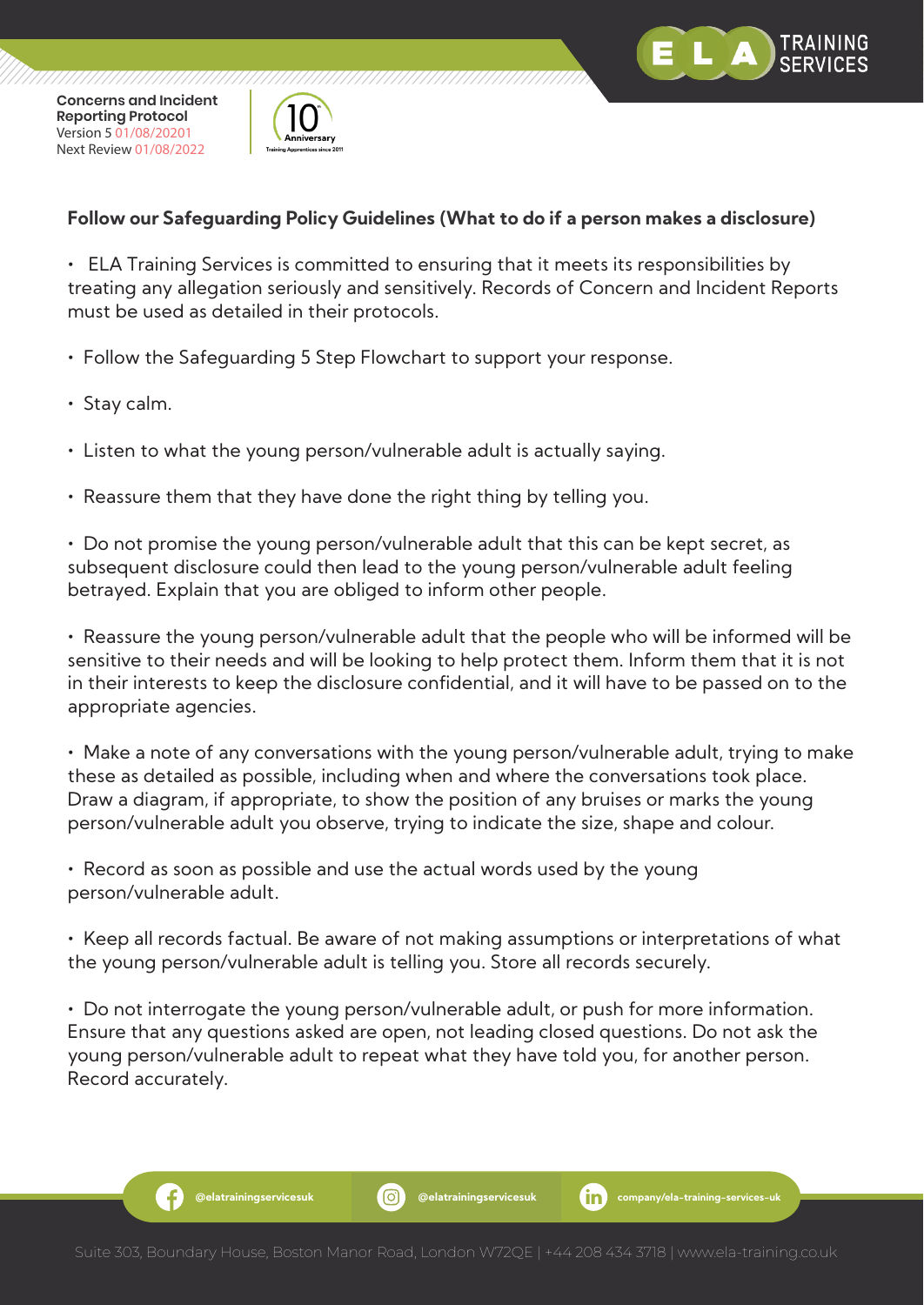



• Discuss your concerns with the ELA Training Services DSL

• Who will report this information to an appropriate agency (the Designated Officer previously called the Local Authority Designated Officer-LADO).

• The person to whom the disclosure was made should ensure that the young person/vulnerable adult who has disclosed the information is informed about what will happen next, so they can be reassured about what to expect.

• You may report your concerns directly to your local LADO if you are not satisfied with the response from ELA Training Services. You will find contact details for your local Social Care Referral and Assessment Team online. The details will be on your Local Council website.

#### **NOTE : Do not engage in any ELA Training Services work until you are confident in this procedure.**

- Do not use any opinion stick to the facts of the event.
- If any First Aid is administered, details of this must be included in the form.

• If this incident includes a disclosure or cause for concern, follow our Safeguarding Policy Guidelines or the "5 Steps to Handling Disclosures and Records of Concern V2.0 Update March 2018" poster that is included in your pack. Contact your line manager immediately if you do not have access to this.

• Do not engage in any ELA Education Group work until you are confident in this procedure.

#### **ELA Training Services' Incident, Near Miss Accident Reporting Protocol**

Incident, Near Miss or Accident Reporting Protocol

• Within 1 hour or immediately (if possible) of any accident, incident or near miss, an email a short message about the must be emailed to incident@ela-training.co.uk. An investigating officer should respond within an hour. If not, contact Ali Khan, the Designated Safeguarding Lead Director at ELA Training Services at +44 (0) 7832328587.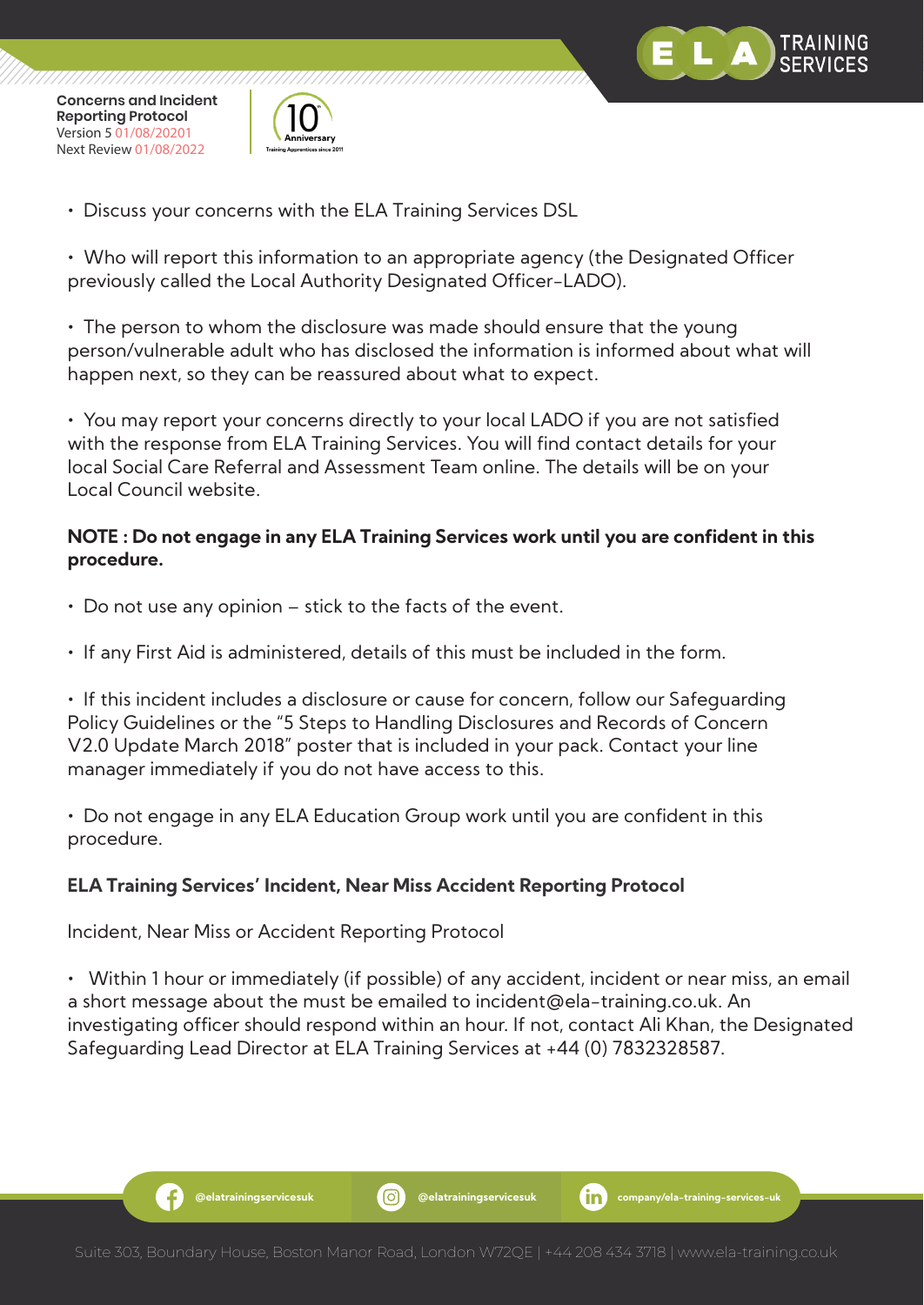



• Within 24 (working) hours of any accident, incident or near miss, those involved must complete the correct form (https://forms.gle/sgqCGowBtEjWaxmc7) and email it to incident@ela-training.co.uk. An investigating officer should respond within 24 hours. If not, contact Ali Khan, the Designated Safeguarding Lead Director at ELA Training Services at +44 (0) 7832328587.

• Be clear as to the persons involved. These reports must be understood by neutral external stakeholders. Therefore, you should list the full names of persons and their role at the beginning of the incident report and assign initials to them. For example, Fred Bloggs, staff (FBl), John Smith, learner (JSm) etc. You can then use their initials in the body of the incident report. Initials allow us to impart a degree of confidentiality.

Save a copy of the report securely for your professional records.

#### **If any form of Restraint or Physical Intervention is used during the accident, incident or near miss then staff must clearly state the manner and duration of the restraint and the training/rationale that they had to apply the restraint.**

#### **NOTES:**

Æ

• Do not use emotive language eg: "stormed out of a room". It is more professional and unprejudiced to say "left the room running and slammed the door after them".

- Do not use any opinion stick to the facts of the event.
- If any First Aid is administered, details of this must be included in the form.

• If this incident includes a disclosure or cause for concern, follow our Safeguarding Policy Guidelines or the "5 Steps to Handling Disclosures and Records of Concern V4.0 Update 28/10/2021" poster that is included in your pack. Contact your line manager immediately if you do not have access to this.

• Do not engage in any ELA Training Services work until you are confident in this procedure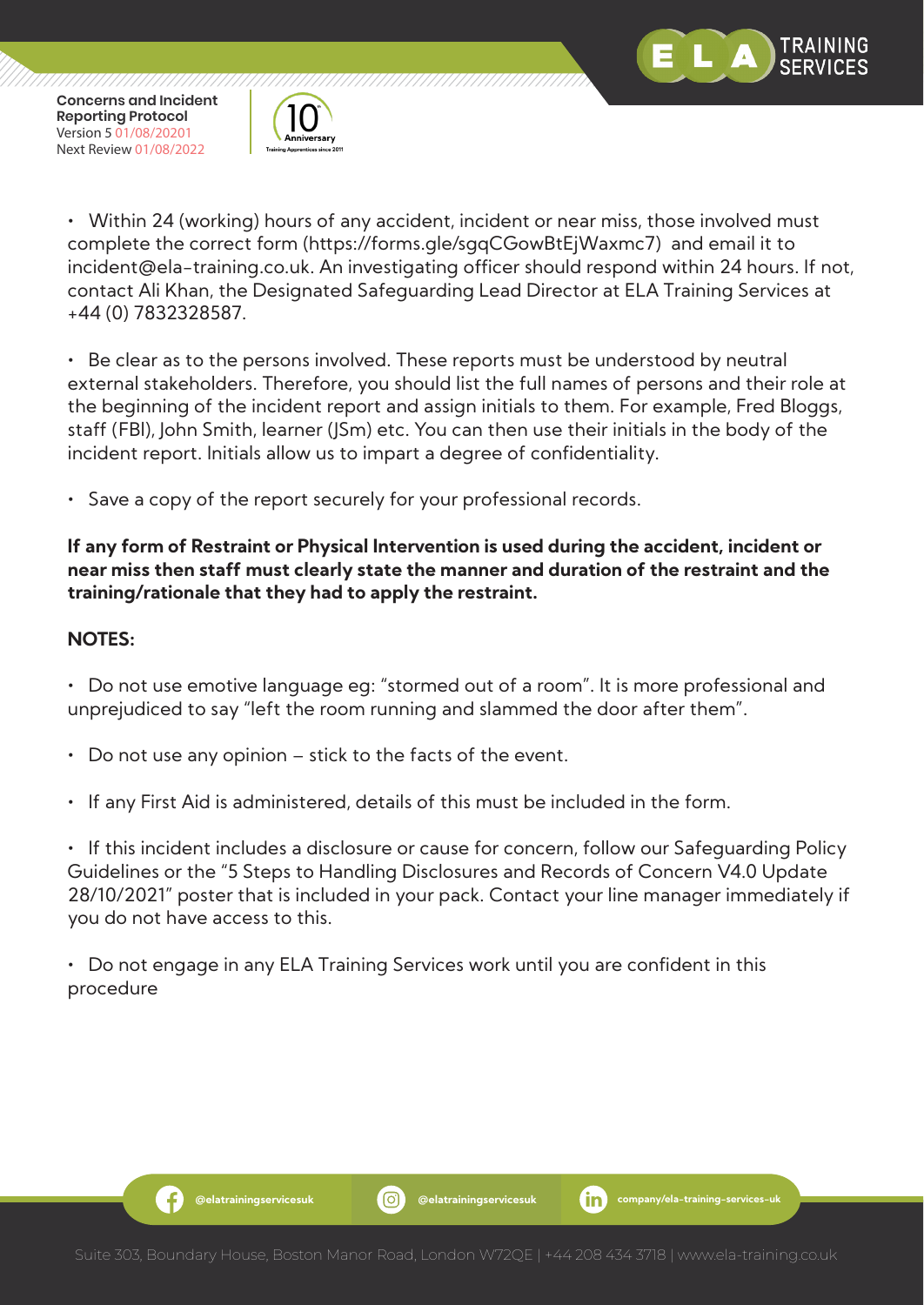



## **ELA Training Services' Reporting Form**

• You can locate the form here:



https://forms.gle/sgqCGowBtEjWaxmc7

• Acceptable Behaviour promotes Safeguarding

• Our objective is to create a workplace which is free from harassment and bullying and to ensure that all employees are treated with dignity and respect.

• Everyone is responsible for promoting this objective and complying with this procedure. It is important to recognise that conduct which one person may find acceptable, another may find totally unacceptable. This includes when you are at work on training courses or on Company social events.

• Managers have particular responsibility for creating and respecting a considerate culture within their area (both in the workplace or at work-related events outside of the workplace) and for utilising the support available to ensure that informal and formal complaints are dealt with sensitively, appropriately and in line with the procedures set out in this policy.

• The Company's Position on Bullying and Harassment

• All employees have a duty not to bully or harass each other nor to help anyone else to do so.

• We will not tolerate bullying or harassment in our workplace or at work-related events outside of the workplace, whatever the seniority of the perpetrator and whether the conduct is a one-off act or repeated course of conduct, and whether done purposefully or not. Neither will we tolerate retaliation against, or victimisation of, any person involved in the bringing of a complaint of harassment or bullying. You should also be aware that if a court or tribunal finds that you have bullied or harassed someone you could be liable to compensate the victim. In some circumstances the treatment may amount to a crime punishable by a fine or imprisonment.